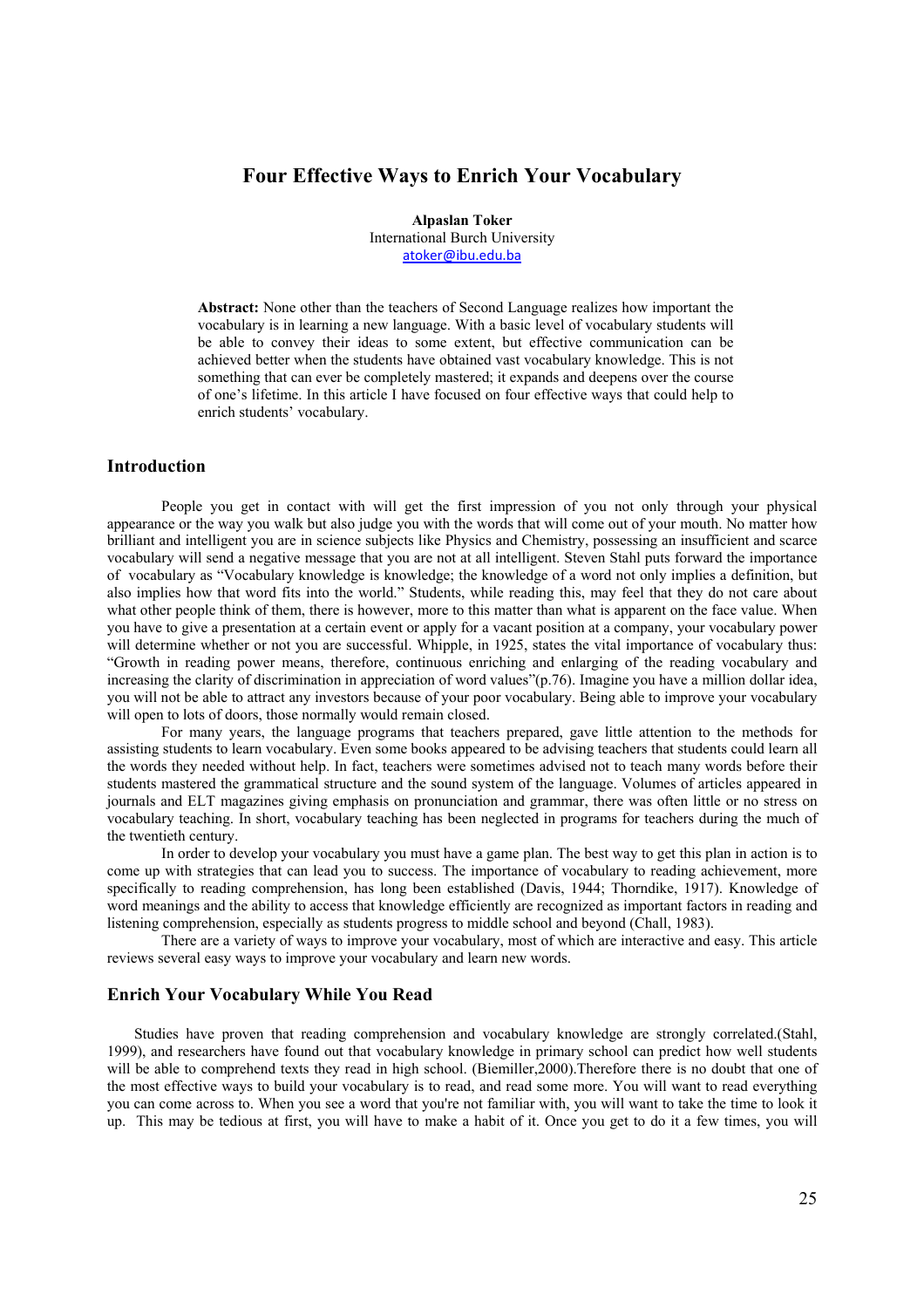become used to it, and this will help you enrich your vocabulary. Apart from this, reading also improves the way you speak. You will learn how to structure your sentences properly, and you can say them in a way that makes a lot of sense.

However this requires lots of patience. Nothing great can ever be achieved over a night. It definitely will take time for you to build up a powerful and robust vocabulary, and the more you read, the better your vocabulary will become. Therefore, it is also essential to develop an interest in reading. You should not see reading as a chore. If you do, you will not be successful.

The people who have the most impressive vocabulary skill are those who look at reading as being fun or recreational, not a chore that needs to be done. Poor readers often read less, because they consider reading to be boring and frustrating. This means that they don't read enough to improve their vocabulary, which, in return, could help them to understand more. This perpetuating cycle can mean that as students continue through middle school and high school, the gap between the good and poor readers grows wider.

Good readers often acquire much of their vocabulary through independent reading. However, explicit instruction can help students learn enough words to become better readers and thus obtain even more words. Direct vocabulary instruction is useful for students at all ability levels, but it is particularly useful for beginning students who have a limited reading vocabulary and little exposure to incidental vocabulary learning outside of school. The importance of wide reading in the growth of students' vocabulary is critical (Nagy and Anderson, 1984).

Reading is extremely important for three reasons:

- It exposes you to known words in a repetitive way. This helps to cement the words in your mind.
- It shows you the words in context. This is really important as it shows you how the word is used in a real word context.
- It exposes you to collocations. I will cover this in more detail at a later point but simply collocations are sets of words that commonly occur together and "sound right" to a native speaker. For example, a quick shower sounds right, whereas a fast shower sounds wrong to a native speaker of English.

### **Looking at the Context**

Research shows that there are more words to be learned than can be directly taught in even the most ambitious program of vocabulary instruction. Explicit instruction in word-learning strategies gives students tools for independently determining the meanings of unfamiliar words that have not been explicitly introduced in class. Since students encounter so many unfamiliar words in their reading, any help provided by such strategies can be useful.

The vocabulary knowledge is indispensible to reading comprehension and one can not grasp the text without knowing the meanings of the majority of the words included. (Nagy,1988). Much of a student's vocabulary is learned incidentally through multiple exposures to words in multiple contexts (Stahl, 2003). Vocabulary development is a major focus in many classrooms because the words students use while speaking, reading, and writing will influence their success in any academic area. In order to understand vocabulary, it is important for the learner to construct meaning from many experiences.

We knew that to be effective, vocabulary learning must occur in context (Sternberg, 1987). Looking at the context strategy can help you to become a master at building up your vocabulary. With this strategy, you can learn what a word means by the context of the word in the text. If you read a word that you don't understand, you will often find that the words which surround this word will often tell you what it means. It is important to realize that looking at the context can be further broken down into three additional methods. These methods are synonyms, comparison clues, and the definition. The definition is the easiest to use. The author will tell you what the word means, and it will be done on the same page where the word appears.

With the synonym, the author will combine the unknown word with words they are similar to it. This will help the reader better understand what the word means. With the comparison clue, the unknown word will be used in conjunction with a word that is familiar.

By comparing the unknown word with the word you know, this can allow you to learn the meaning of the unknown word. While some books may only use one of these methods, other books may use all of them. They are very useful in allowing the reader to increase their vocabulary, and the author takes a vested interest in helping them.

When authors write, they often include context clues to the meaning of words they use but think that some of their readers may not know. The context clue is usually presented in the sentence or paragraph in which the word occurs. Sometimes a visual such as a picture is provided. The following figure shows the method for deriving word meanings.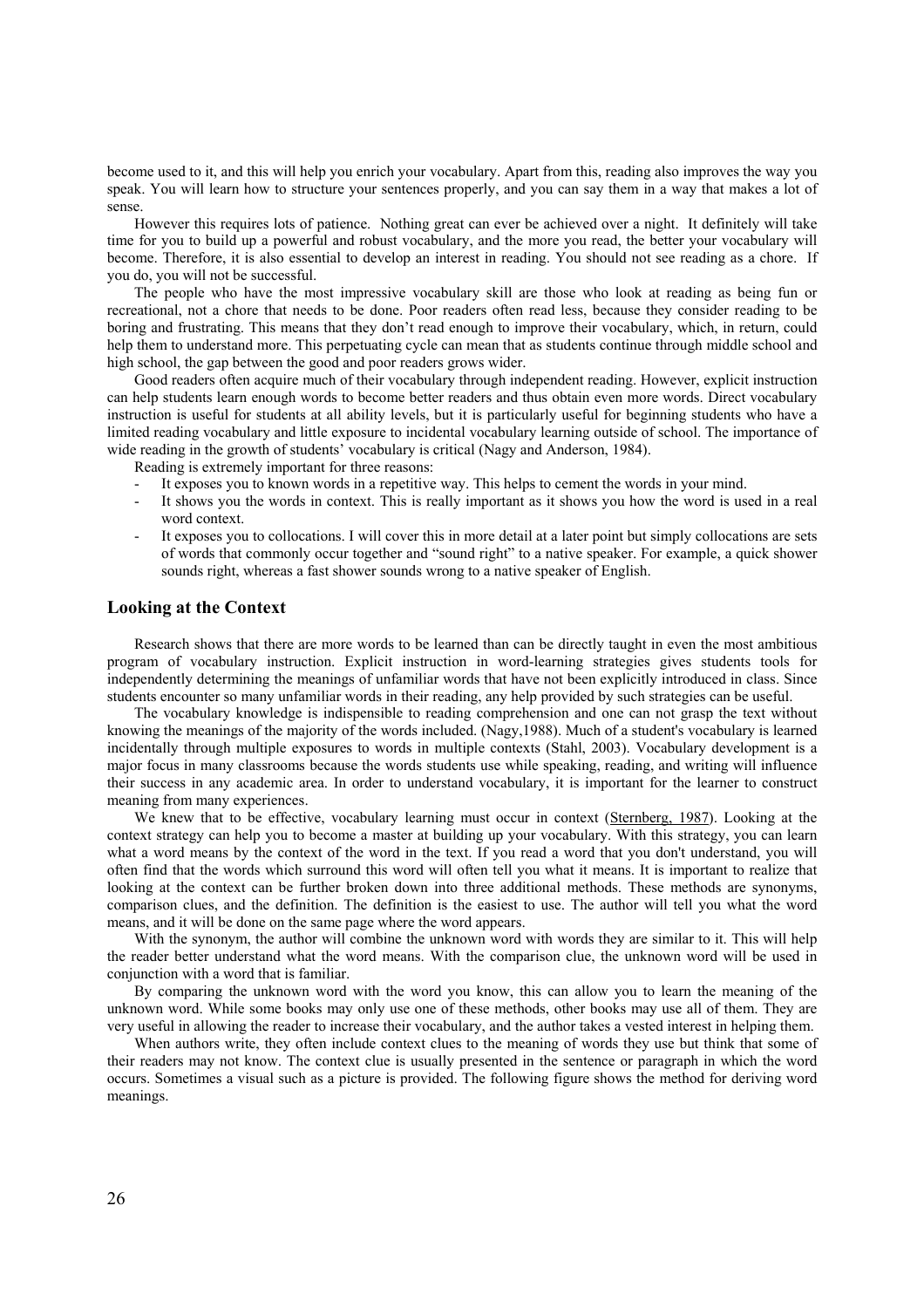### **Method for Deriving Word Meanings**



#### **Figure 1**

Here are five types of context clues used by authors to help the reader understand the meanings of words. An example is provided for each. In fact, good readers usually "blend" these types.

### **1. Definition context clue**

The author includes a definition to help the reader understand the meaning of a word. In the following example, "tainted" is defined as having a disease.

*The people of the town were warned not to eat the tainted fish. The local newspaper published a bulletin in which readers were clearly told that eating fish that had a disease could be very dangerous. This was especially true for fish caught in Lake Jean.* 

#### **2. Synonym context clue**

The author includes a synonym to help the reader understand the meaning of a word. A synonym is a word that means the same as or nearly the same as another word. In the following example, the synonym "pity" helps the reader understand the meaning of "compassion."

*After seeing the picture of the starving children, we all felt compassion or pity for their suffering.*

#### **3. Antonym context clue**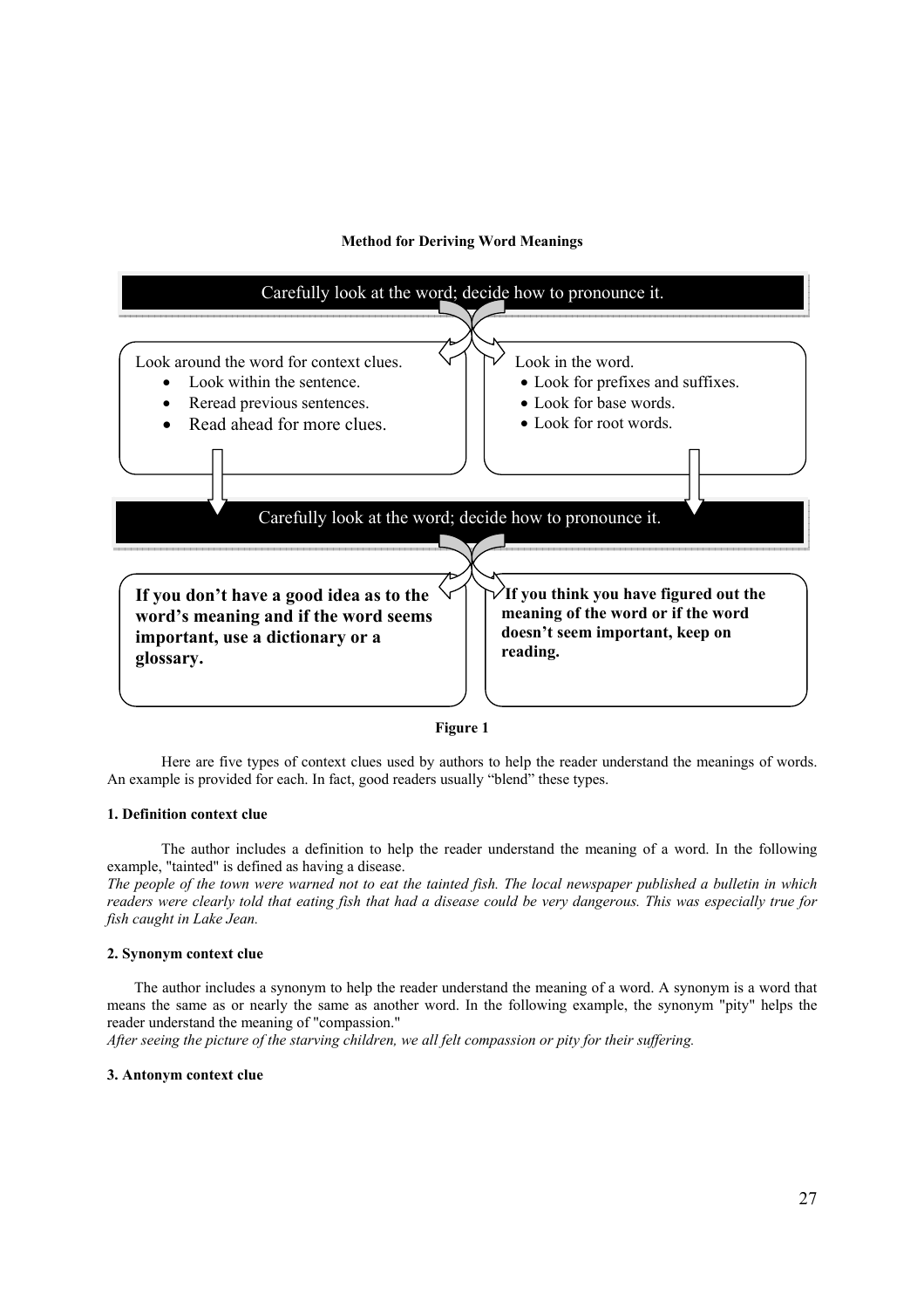The author includes an antonym to help the reader understand the meaning of a word. An antonym is a word that means the opposite of another word. In the following example, the antonym "eager" helps the reader understand the meaning of "reluctant."

*Joe was reluctant to take on the position of captain of the basketball team. He was afraid that the time it would take would hurt his grades. On the other hand, Billy was eager for the chance to be captain. He thought that being captain of the team would make him very popular in school.*

#### **4. Description context clue**

The author includes one or more descriptions to help the reader understand the meaning of a word. In the following example, descriptions of President Kennedy as having charm, enthusiasm, and a magnetic personality help the reader understand the meaning of "charismatic."

*John Fitzgerald Kennedy, our 35th president, improved human rights and equal rights for all people. He was a very charismatic president. People were attracted to his charm and enthusiasm. His personality was described as magnetic.* 

#### **5. Summary context clue**

The author makes a number of statements that help the reader understand the meaning of a word. In the following example, statements about being rude, showing no respect, having poor manners, and being impolite help the reader understand the meaning of "impertinent."

*Andrea was a very impertinent young lady. She was so rude that she talked while her teacher was explaining a lesson. She showed no respect for other students. Her manners were very poor. Even her parents thought that Andrea was impolite.*

#### **Word Structure**

Students acquire words they are engaged in word-rich environments where they have opportunities to hear and use language. Reading, listening, speaking and writing to communicate a message all build word knowledge. But it is also important to draw students' attention to word structure. Awareness of the way letters go together to make words not only helps students pronounce and spell words, but also gives them clues to their meaning.

In fact, to acquire vocabulary it's helpful to many English learners and struggling readers to hear the structure of words. For a learner of a second language it is probably easier to learn reading and writing if he learns to speak it first. Hearing the sounds and structure of words, and saying words, will prepare him for reading and writing. When students can hear, speak, read, and write a word, it fastens their learning of that particular word. We should ask this question then what students need to know about words to make learning them easier for them. There are several concepts about words that every reader should know according to Pinnell and Fountas(1998). Students first need to know that a word means something, it is made up of letters, the letters go from left to right, there is white space on both sides of a word, and words go together to send a message.

When a student hears a spoken word and says it, he can also look at the structure of the printed word and begin to realize that:

- A word has a special shape or configuration.
- Some words have patterns (for example, -ame, ike, -ot)
- Most letters in a word stand for sounds but some are silent (for example, "night")
- Some words have "chunks" of letters (for example, "un-happy" and "snow-man")
- One word may help to unlock the meaning of another word (for example, "drama" and "dramatically")

Early research on teaching word-part clues, or morphological analysis, produced mixed findings (Otterman, 1955; Thompson, 1958), but more contemporary studies have indicated that students can be taught various wordparts, most often prefixes and suffixes, to derive the meanings of untaught words (e.g., Graves & Hammond, 1980; Wysocki & Jenkins, 1987). If learners understand how this combining process works, they possess one of the most powerful understandings necessary for vocabulary growth (Anderson and Freebody, 1981).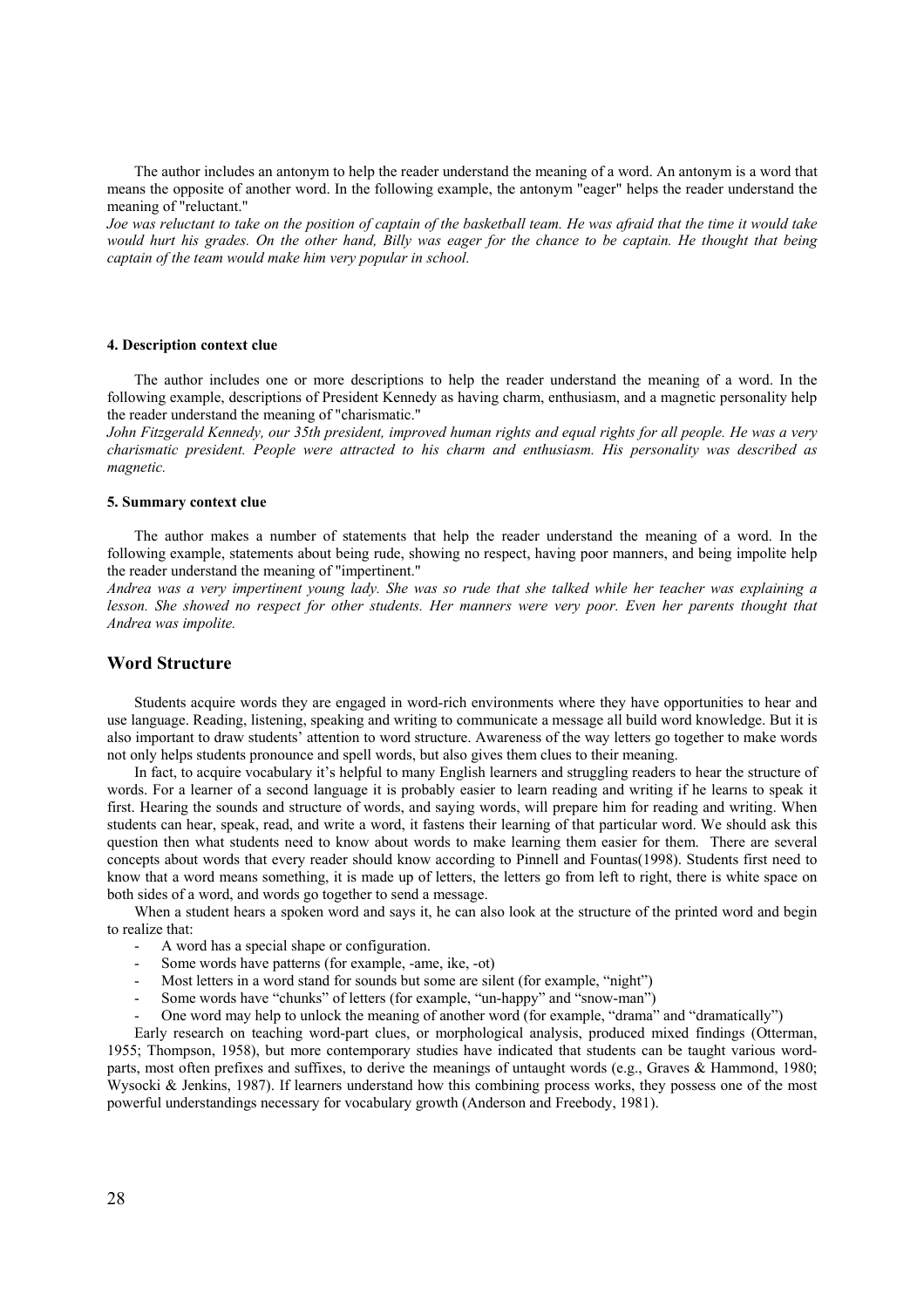Through analyzing the structure of a word, students know-a base word, prefix, suffix, or word root-to determine the meaning of an unfamiliar word. Once students understand how multisyllabic words are constructed, and once they master the meanings of common prefixes and suffixes, they can deconstruct the meaning of an unfamiliar word.

- Base words are words that are complete by themselves. Words that can be divided are made up of two or more prefixes, suffixes, and word roots.
- A prefix is a letter or series of letters that are added to the beginning of a word that has meaning only when attached to a word root. It changes the meaning of a word root. The most common prefixes are *un*- (not), *re*- (back, again), *dis*- (away, off, opposing), and *in*- (not).
- A suffix is a letter or series of letters that are added to the end of a word that changes the word's part of speech or tense. Many suffixes do have meanings, but they are more difficult to learn than are prefixes, which should be emphasized.
- Root words, mainly Greek and Latin, are the words that carry the main meaning of the word but usually cannot stand alone. When introducing structural analysis, you can write a relatively easy and well-known word such as *redo* or *rewrite* on the chalkboard. Ask students how they might determine the meaning of the words if they could not use a dictionary or read them in context. Ask students to come up with several other words that they know that begin with the prefix *re*-, and have them infer the meaning of the prefix. Guide students to understand that the prefix *re*- means "back" or "again," and they know what the base words *do* and *write* mean. Therefore, they can figure out that *rewrite* means "write again," and *redo* means "to do again." Review common prefixes with students, and put five grade-appropriate vocabulary words that contain those prefixes on the board, and then ask students to find the meanings of the words.

To help students decode unknown words, you can have them deconstruct compound words. For example, you might start by writing the word *birdhouse* on the board. Ask students to tell you what *bird* and *house* mean, and then guide them to figure out the meaning of the compound word by combining the meanings of the two base words. Group younger students into pairs, and have them find the meanings of several grade-appropriate compound words. There are a sizeable number of unknown words that you can figure out by using the word structure strategy. However, there are many situations where this strategy will not work.

# **Word Mapping**

Word mapping for students is an effective way of acquiring and retaining knowledge of vocabulary. Word mapping enables students to improve their perception of key words by the means of mapping the words graphically. They help students to expand word meanings and discover relationships between the vocabulary items (Santa, Havens, & Valdes, 2004) They also help students to develop elaborated definitions, rather than simple, one or two word descriptions. Many students have a narrow conception of what the meaning of a word contains. Most of them conceive definitions as simplistic, imperfect statements that lack detail and personal comment. Word maps help students to create an expanded concept of a definition, one that encourages them to integrate their own knowledge (Santa et. al., 2004). By teaching word learning strategies over a period of time, students are provided a way to learn vocabulary independently. Concept of Definition Word Maps provides a structure for organizing conceptual information over the course of defining a word (Schwartz 1988; Schwartz & Raphael 1985).

For example, on the map shown on *Figure 2*, students will map a word's meaning as derived from its context. Then, they will present a figurative meaning for the word by comparing it to a known object. Finally, if you are reading a novel, you will connect the word's meaning to three different characters who illustrate its use in the novel.

Some key words to be defined could be *family, pride, respect, hope, tenacity, knowledge, and ethics*. Whatever you choose to define, connect it to one of the themes of the novel. These activities should be introduced and applied in conjunction with the lesson on context clues and idiomatic expressions.

### **A Sample Word mapping Chart**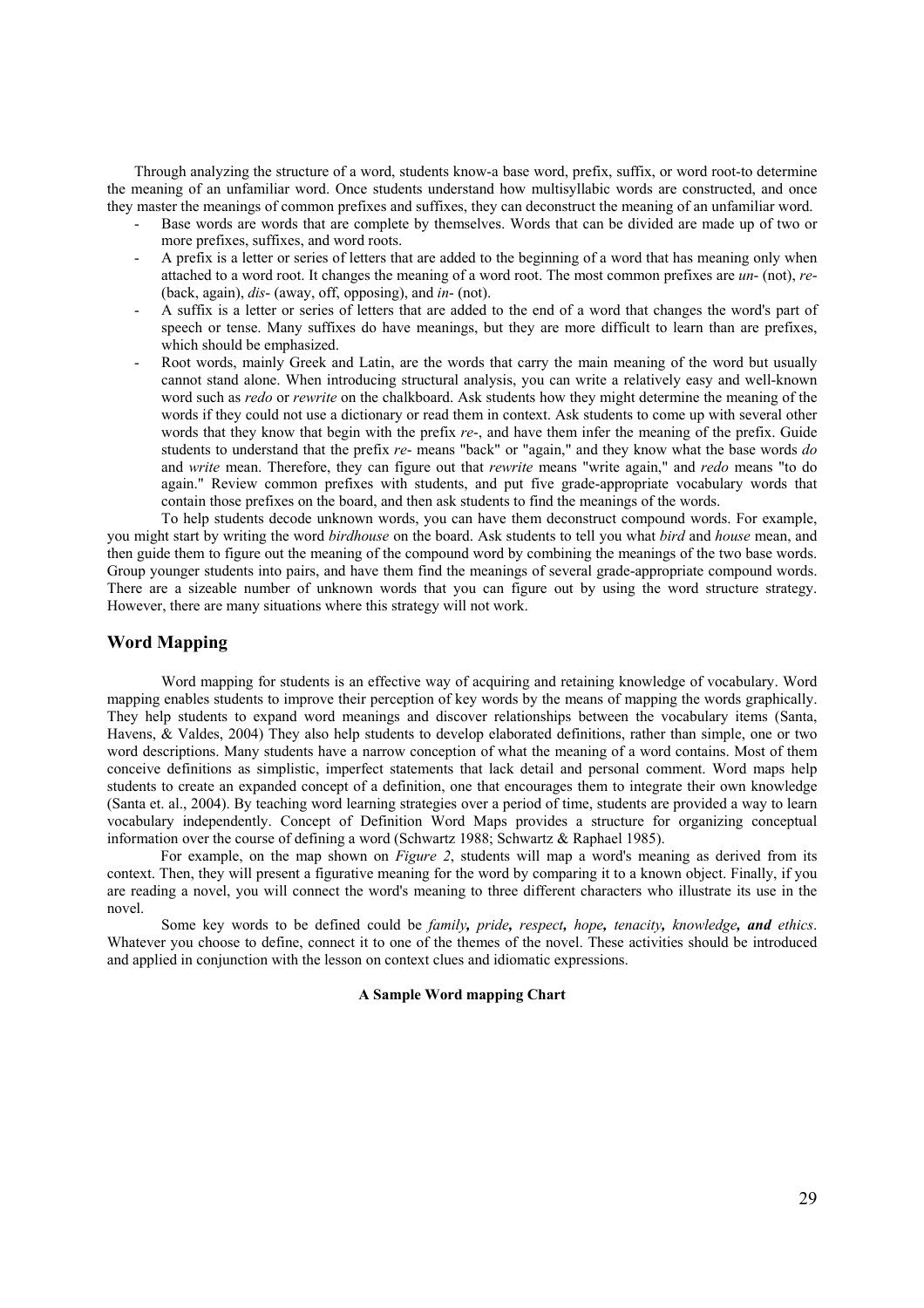

Figure 2

How to complete this word map!

1. Write the selected word and its meaning inside the box in the center

- 2. List three antonyms.
- 3. List three synonyms.
- 4. Lastly list three main characters who give the explanation of the basic meaning of this word.

You can prepare the students for this activity by reviewing how to clarify for meaning when coming across to unfamiliar words within the context of the text. You can model a mapping process before having students map independently.

### **Conclusion**

In this article, the importance of vocabulary and the strategies to build up vocabulary have been emphasized. It is a grave mistake to underestimate the importance of having a powerful vocabulary, even if you are proficient in areas such as math. Being able to speak and write properly will ensure that people think highly of you, and it can allow you to reach the heights of power and success. Again it will be a grave mistake to overlook one strategy while favoring other. All of these strategies are equally important in vocabulary development. But the reading strategy seems one step ahead of the rest of them. Reading is a foundation of worth building. A foundation that carries the person through all subjects, and all their lives. It is a good investment. Most theorists and researchers in education have assumed that vocabulary knowledge and reading comprehension are closely related, and numerous studies have shown the strong correlation between the two (Baker, 1995; Nelson-Herber, 1986). Therefore, helping students develop strong vocabularies is essential to their success, both in school and beyond. Students may forget many of the specific facts they learn in school, but the words they learn will serve them as useful tools for a lifetime. Effective vocabulary instruction is an attainable goal. The above-mentioned strategies can be applicable in wide range of fields where a robust vocabulary is essential.

#### **References**

Anderson, R.C., and Freebody, P. (1981). Vocabulary knowledge. In J. Guthrie (Ed.), *Comprehension and teaching: Research reviews*, 77–117. Newark, DE: International Reading Association.